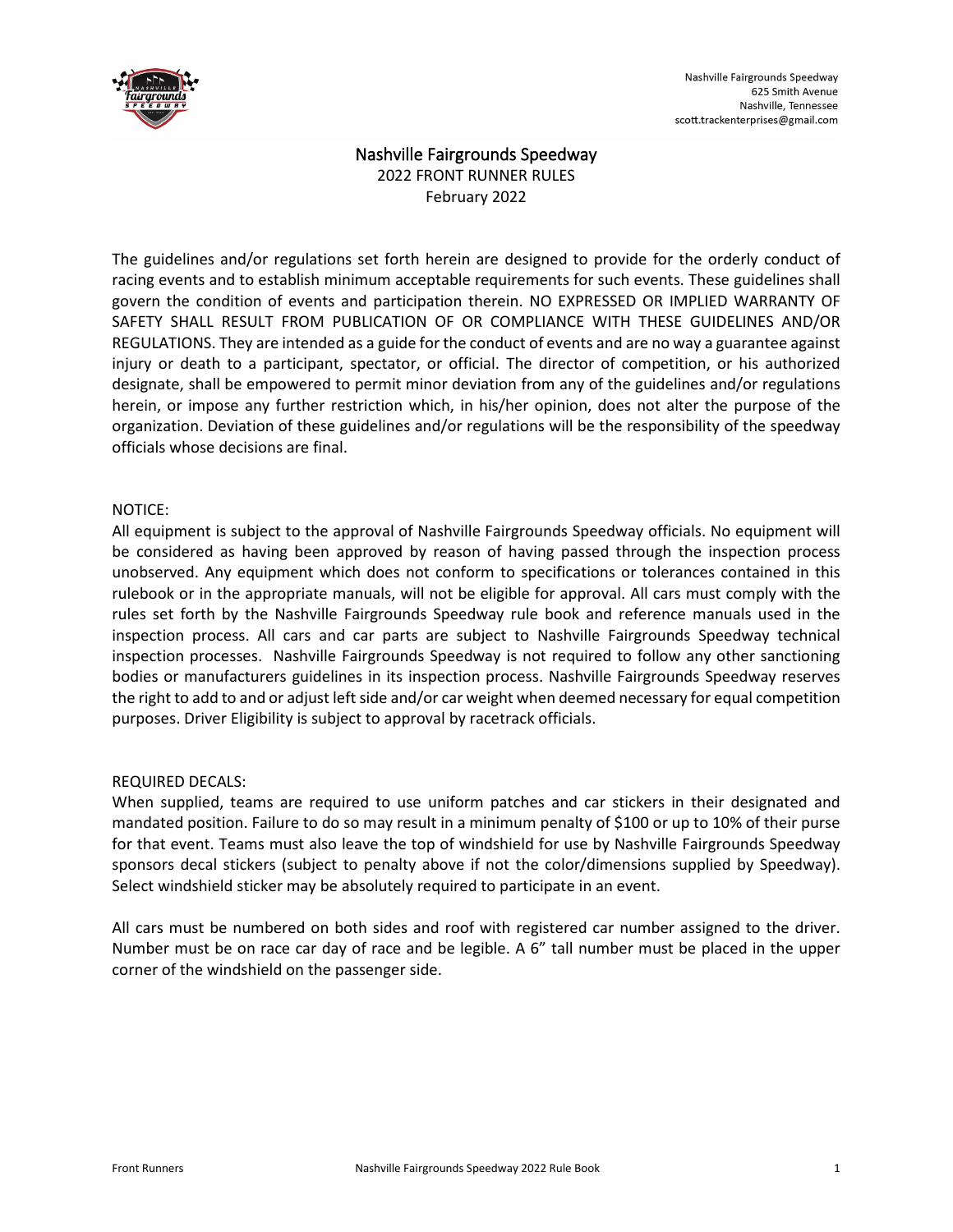

## **SECTION 1 – BODY & INTERIOR:**

- 1) Any front wheel drive car with a 4-cylinder engine. Absolutely stock only.
- 2) MUST have Chilton's/Hayne's or Factory Service manual on your car for inspections.
- 3) Must remove all glass and interior. Must leave windshield or replace with LEXAN. No plexiglass. Stock Windshield must have no Cracks.
- 4) MUST remove all headlights, taillights, hubcaps and loose trims from vehicle.
- 5) Battery must be moved to driver's compartment. Must be securely mounted in place in and approved container. MUST BE APPROVED.
- 6) Must remove hood latch and replace with two hood pins. Must remove trunk lock and replace with two hood pins.
- 7) All doors must be welded shut.
- 8) No Beefed up front Bumpers (IE: "Cow Catcher's"). Radiator guard bar permitted.
- 9) ROLL CAGE Rear down bars allowed, 4 pt cage MUST BE INSTALLED, cage must extend from left door to right door. 3 Minimum door bars in driver's side Door.
- 10) Metal can be removed from car, Stock floor pan must remain past driver's compartment. Must meet Minimum weight. All suspension mount points must remain unmodified and in stock location.
- 11) Dash board may be removed from car, but must leave all reinforcing metal behind dash intact.
- 12) No chains run through the floorboard.
- 13) Seatbelts must be mounted securely to main roll cage
- 14) One (1) inside mirror only; must be mounted in traditional rearview mirror location (center of car) Wink mirrors and wide angle mirrors are permitted.
- 15) May remove heater core and air conditioner core but must cover hole with metal.
- 16) Aftermarket (Late model style) front nose piece is legal.

#### **SECTION 2 – SUSPENSION:**

- 1) All suspension parts must be stock and unaltered except for adjustable upper A arm and adjustable strut rod in rear allowed. Stock shocks only (make/model) no alterations and stock springs (may be cut or altered for height or rating only).
- 2) No suspension travel limiting devices allowed including trick mounting of shocks.
- 3) MacPherson Strut Cars may modified strut holes (strut tower, or Knuckle to Strut mounting) to attain camber.
- 4) 1 Complete Spring Rubber Per Strut, 1 stock, Factory for car/make/model Bump Stop allowed per strut.
- 5) Minimum frame height 5 inches with the driver and frame may not be altered.
- 6) 4 Wheel Steer systems are prohibited. Must be unhooked or disabled.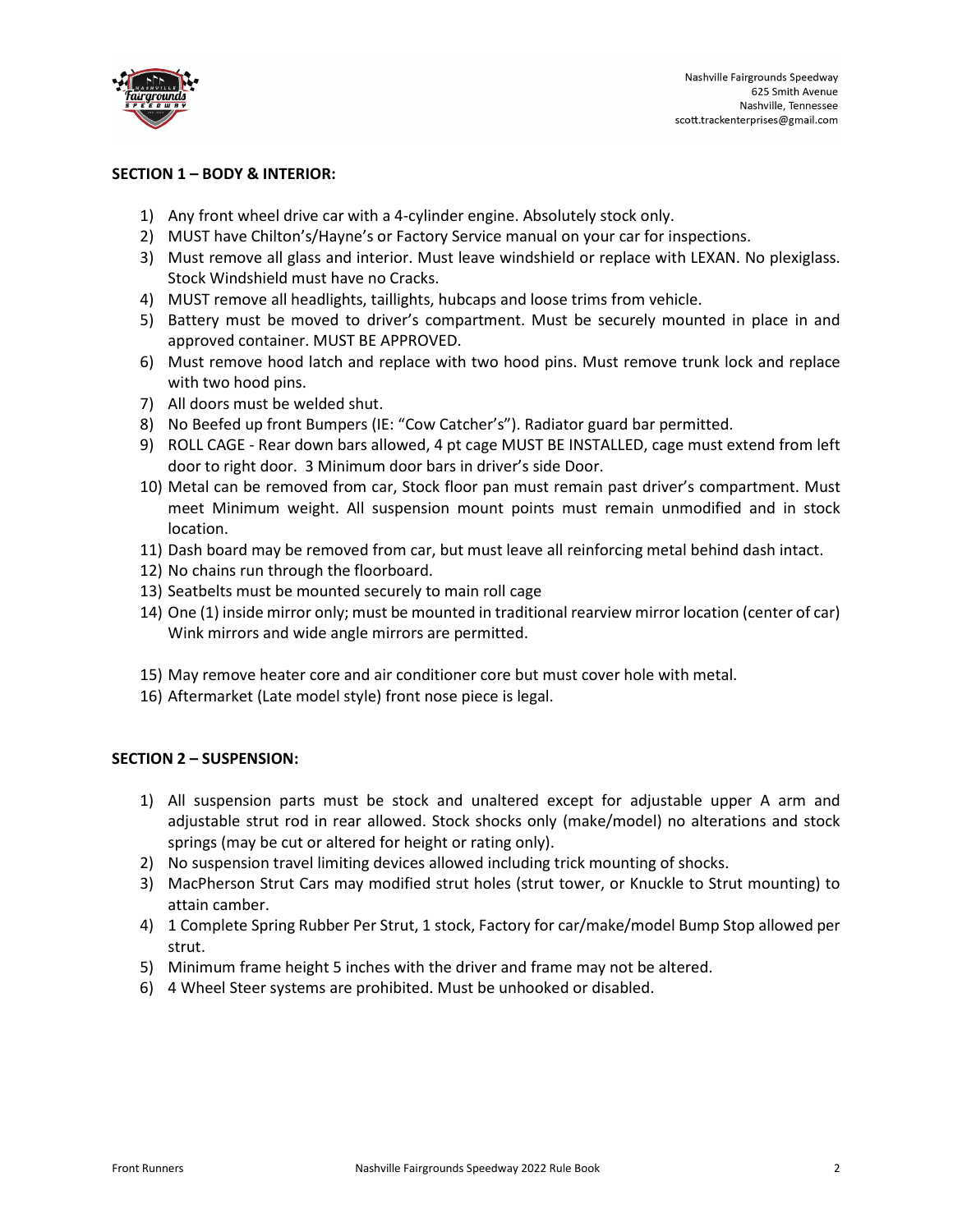

## **SECTION 3 – TRANSMISSION:**

- 1) Standard or automatic is allowed.
- 2) Clutch and flywheel must be stock and must not be lightened. NO DRILLING OR HOLES. NO CUTTING.

## **SECTION 4 – TIRES & WHEELS:**

- 1) Only unaltered stock steel or stock aluminum wheels allowed with 6" maximum width and factory offset. All four wheels must be the same size and backspace.
- 2) No Azenis or Faulken tires allowed. No racing slicks of any kind allowed. Othsu fb 0612 / fb 7000 tires or any street tire, 400 tread wear, may be used. Tires may not be wider than a 205, 60, 65 or 70 series DOT tire.
- 3) Use of tire softening or altering agents is not permitted. Tire inspection and the use of standard lab testing procedures will be performed. Use of such substances will result in immediate disqualification, loss of points and money.

#### **SECTION 5 – WEIGHT:**

- 1) All cars must weigh a minimum of 2,000 pounds with driver. 55% maximum left side weight.
- 2) Cars with engines larger than a 2 liter (2.0), i.e. 2.2, 2.3, 2.5, etc. must weigh an additional .85 per cc. For example: A car with 2.2 liter engine must weigh 2,000 lbs. + 22 - .85 for the 0.2 200 x .85 = 170 additional pounds for a grand total of 2170 lbs.
- 3) Weight Shifting Devices: Absolutely NO weight shifting devices of any type.
- 4) Adjusting Weight: Track reserves the right to change or adjust weight, and add weight to any car at any time to level the competition.
- 5) LEAD: No Tungsten or liquid weight
- 6) All weight (lead) must be mounted inside the driver's compartment with a minimum of two  $\frac{1}{2}$  inch bolts. ALL LEAD MUST BE INSPECTED BY TECH OFFICIALS BEFORE CAR CAN GO OUT ON TRACK. (Initial Safety Inspection) ALL LEAD WILL BE PAINTED WHITE WITH CAR NUMBER ON ALL SIDES. CAR NUMBER SHOULD BE IN LARGE PRINT STYLE AND IN PERMANENT MARKER OR PAINT. THIS IS MANDATORY. Visual Safety inspections will be done throughout the season to assure this is done.
- 7) Any driver that loses any lead from his car will be fined \$10.00 PER POUND payable prior to any further competition. This rule is in effect during race day or practice days.